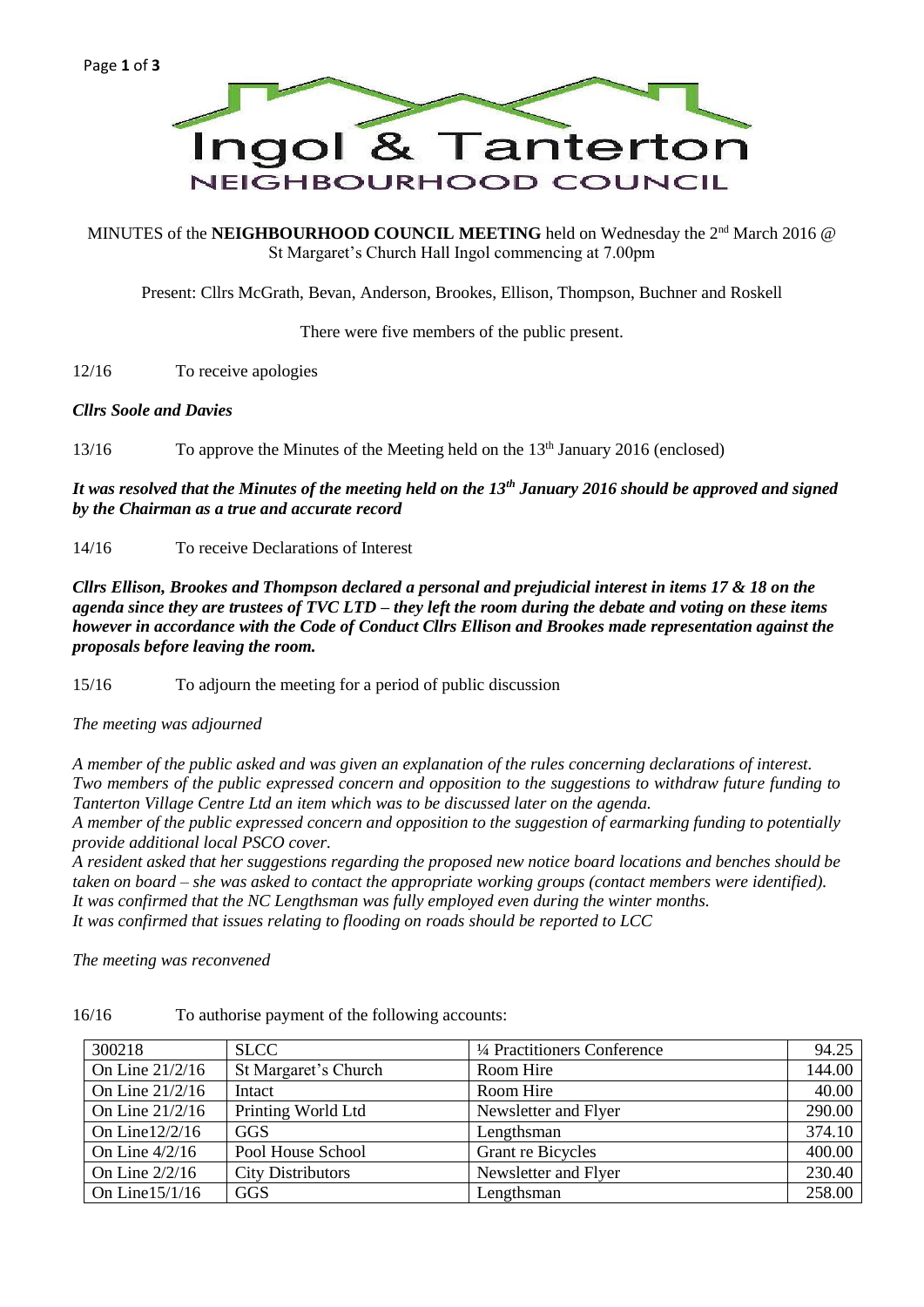## Page **2** of **3** *It was resolved that the above mentioned payments should be approved*

17/16 To consider renewal of the Lengthsman's contract for a further 12 months at a rate of £13.00 per hour (last year £12.90) being an increase in line with the latest RPI figures

# *It was resolved that the Lengthsman's contract should be renewed as above.*

18/16 To appoint Len Slade as the internal auditor for 2015/16 at a fee of £105.00 and approve the Terms of Reference and Internal Control and Suggested Testing Methodology the relative documents having already been circulated

# *It was resolved that Len Slade should be appointed as Internal Auditor as outlined above and the documents referred to above should be approved by this Council*

- 19/16 To consider and approve the following documents which have already been circulated
	- The Councils Risk Management Policy Statement 2016
	- The Councils Risk Management Register 2016
	- The Councils Asset Register 2016
	- The Review of the Effectiveness of the Internal Audit and Internal Control 2016

## *It was resolved that the above mentioned documents should be approved.*

20/16 To consider and renew adoption of the Standing Orders and Financial Regulations which have been reviewed and already circulated.

## *It was resolved that the above mentioned documents should be adopted.*

- 21/16 To consider whether this Council wishes to go ahead with Code of Conduct training as suggested by the Monitoring officer at an approx cost of £230.00 given that only 4 Members have indicated their willingness to attend; the remainder considering that the suggestion is wholly inappropriate for them since they understand and have not breached the Code of Conduct, something which has triggered the suggestion.
- *A recorded vote was requested:*

*In favour: Cllrs Thompson, Ellison and Brookes*

#### *Against: Cllrs Bevan, McGrath, Anderson, Roskell and Buchner*

# *It was therefore resolved that the suggested training should not be undertaken.*

22/16 To consider whether to approach Preston CC with a view to having Ingol Library listed as a Community Asset and if so appoint a working group to put together the application for the approval of this Council at a future meeting.

## *It was resolved that it was inappropriate to seek the listing of the Library building as a Community Asset at this time.*

23/16 To consider whether this Council wishes to reverse its decision to withdraw from membership of LALC. The proposed fees for 2016/17 being £661.00 (after one-year subsidy of apron £100)

# *It was resolved that this Council should not reverse its previous decision as above.*